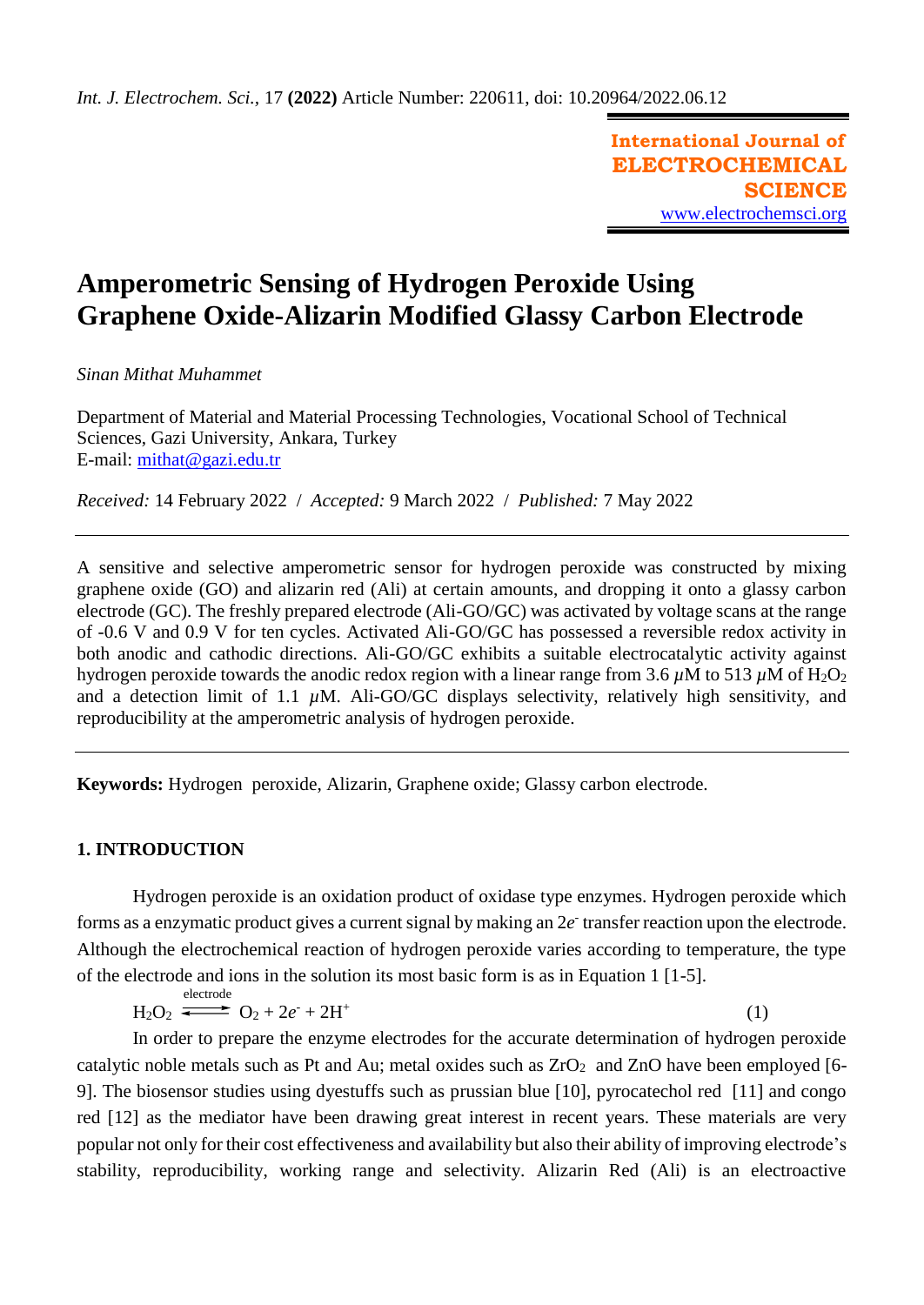hydroquinone derivative. Due to its electrochemical activity it is used as the mediator in order to facilitate the electron transfer mechanism on the electrode surface for the determination of many biologically significant molecules [13]. Ali owes its redox capacity to the hydroxyl and quinone functional groups it has in its structure. That is why it is one of the very few compounds which gives cathodic and anodic reversible peaks in both anodic and cathodic directions. The reduction and oxidation mechanisms of alizarin red were found to be strongly dependent on the pH of the medium. This situation is presented in Figure 1. Electrochemical sensors are the most widely used in enzyme electrode [14-17]. Amperometric biosensors are more attractive due to their low detection limit as enzyme stabilization can easily be achieved [18, 19].



**Figure 1.** The oxidation and reduction equilibria of alizarin red

Alizarin red S (ARS) is a water soluble sulpho derivative of alizarin red. Tedoradze et al [20] reported that ARS is reduced with a  $2e^{\tau}$  transfer mechanism at  $pH < 2.8$  and a  $4e^{\tau}$  transfer mechanism at pH > 2.8 . Dai et al 1 [21] found that ARS is well adsorbed on pre-anodized glassy carbon electrode and the reversible peaks disappeared when the pH is brought to pH 5 from the more acidic values. These features make Ali and ARS very attractive for electrochemists. Apart from that, the chelating ability of Ali makes it very suitable for the adsorption and the stripping of metals ions such as aluminum [22, 23].

Graphene is a material with an extremely high surface area such as  $2630 \text{ m}^2/\text{g}$  1 [1]. Due to its excellent electrical conductivity and very large surface area graphene has become a very popular modifier for the electrochemical analyses [24, 25]. The electrochemical analyses of DNA bases with the graphene mobilized electrode with electrochemically deposited Ali have been reported [26, 27] carried out the analyses of four bases at sub  $\mu$ *M* levels of concentration without any interference.

In this work, alizarin-graphene oxide (Ali-GO) mixture freshly prepared in water was dropped on a glassy carbon (GC) electrode, and it was activated by a potential scan at pH 2. The activated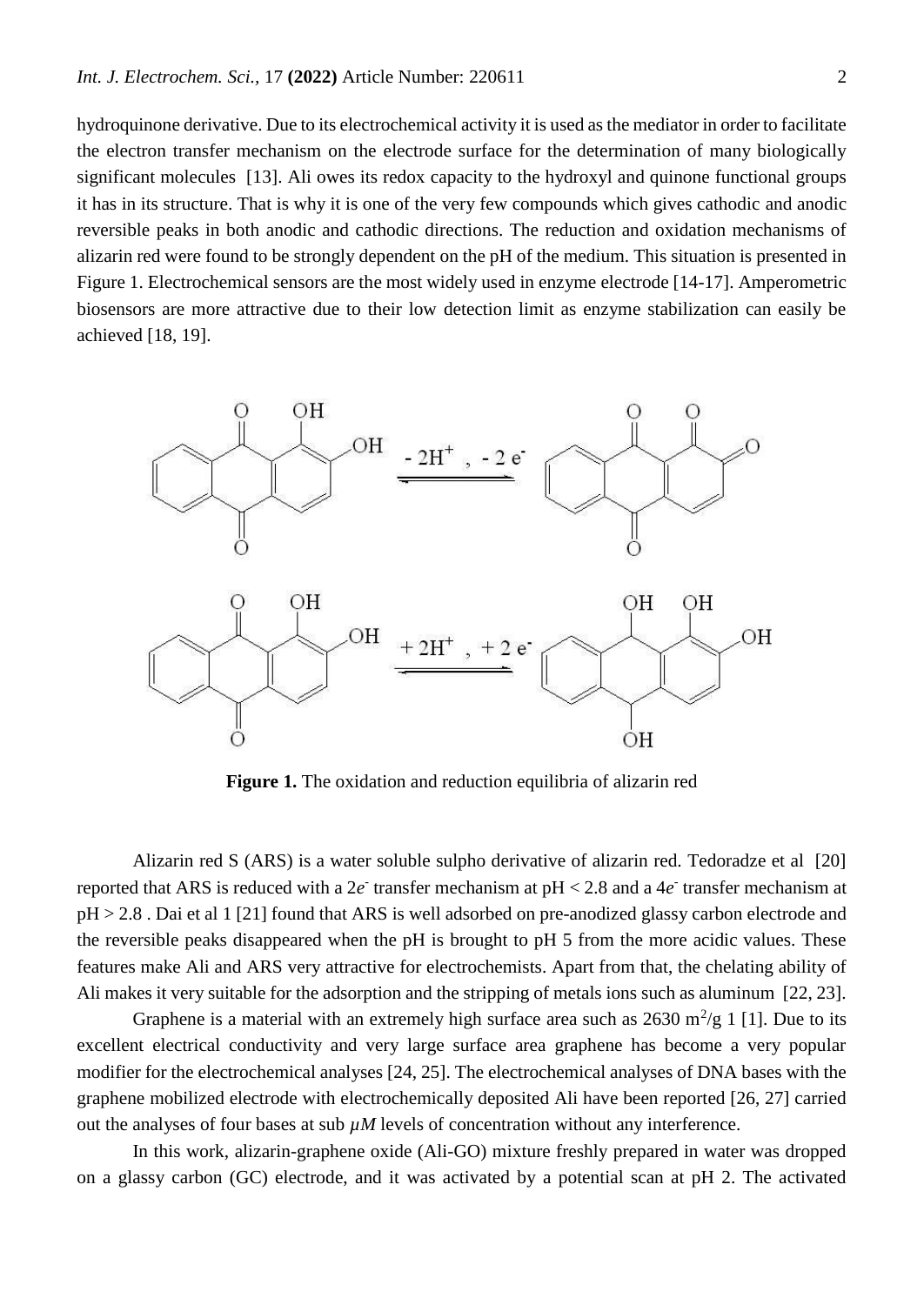electrode was observed to give good response to hydrogen peroxide. This study deals with the performance of the activated electrode in the amperometric determination of hydrogen peroxide.

# **2. EXPERIMENTAL**

## *2.1. Reagents:*

Synthetic flake graphite was purchased from Sigma-Aldrich. All solutions were prepared by deionized water supplied from Millipore Simplicity 185. Also, graphene was washed and freshly prepared with deionized water. The supporting electrolytes were  $1 \text{ M KNO}_3$  at pH 2.0 (adjusted by adding 1.0 M HCl) and 0.10 M phosphate buffer solution (PBS) at pH 7.0 . PBS was prepared by using Na2HPO<sup>4</sup> and NaH2PO<sup>4</sup> reagents purchased from Sigma-Aldrich.

### *2.2. Preparation of Ali-GO coated GC electrode:*

GO was prepared by Hummers method [28] by treating graphite with strong oxidants as KMnO<sub>4</sub> and H<sub>2</sub>SO<sub>4</sub>. After purification, the solid GO was dried at  $60^{\circ}$ C in vacuum oven. Solid GO was transferred into a beaker and added a certain amount DMF to obtain a suspension at 1 mg GO / 1 mL solvent. 50 mL of GO suspension in DMF was homogenized in sonic bath for 2 hours, and then 25.0 mg of alizarin red was added into the homogenized suspension with through stirring. Ali containing GO (Ali-GO) suspension in DMF was sonicated again for 2 hours.

Ali-GO was centrifuged at 5300 rpm, and the precipitate of Ali-GO was carefully separated. Then deinozed water was added onto the solid Ali-GO to obtain same volume of suspension in water. Finally, Ali-GO was dispersed in water in such a way that the concentration of suspension was 1 mg GO per 1 mL water. Ali-GO mixture in water was sonicated for 5 min, and 5 *μ*L of Ali-GO dispersion freshly prepared in water was dropped on GC electrode, and modified GC electrode was dried at room temperature. (Caution: Further sonication of Ali-GO in water may cause the aggregation, and Ali-GO must be freshly prepared in water).

#### *2.3. Apparatus:*

All electrochemical experiments were performed using CHI 660B potentiostat and a threeelectrode cell with a Ag/AgCl (3 M NaCl) reference electrode and a Pt wire as auxiliary electrode. The working electrode was Ali-GO modified GC electrode (Ali-GO/GC) with a radius of 3 mm. 10 mL of support solutions of 1.0 M KNO<sub>3</sub> at pH 2 and PBS buffer at pH 7.0 were separately placed into the voltammetric cell and purged with argon for 5 min.

#### *2.4. Activation of Ali-GO/GC electrode:*

Ali-GO/GC was dipped into the support solution of pH 2.0, and potential was scanned linearly at the potential range between -0.6 V and 0.9 V for 10 cycles. After 10 cycles, the electrode response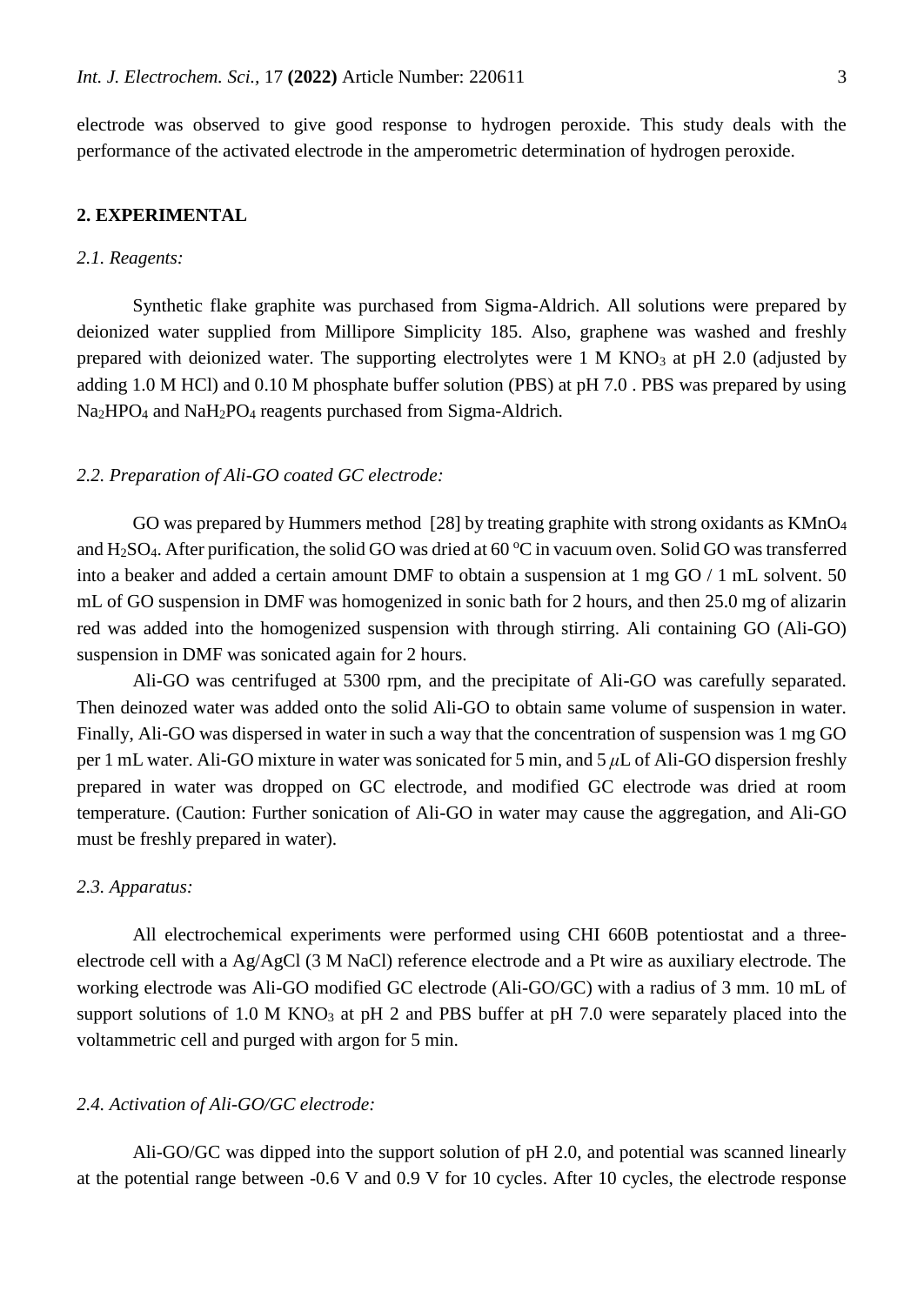was almost stable. The voltammograms were overlaid and presented in the section of results and discussion.

## **3. RESULT AND DISCUSSION**

#### *3.1. Characterization of Ali-GO:*

GO was prepared by the chemical oxidation of graphite by the use of very popular method developed by Hummers. The preparation method of Ali-GO mixture was described above in detail. The AFM result of the sample of Ali-GO taken on the silicon wafer cleaned with Piranha solution was presented in Figure 2. It was observed that the mixture of Ali-GO had a significant height due to penetration of Ali into the layer of GO. This proves that Ali is mixed well with the GO due to abundant amount of functional groups it contains.



**Figure 2.** AFM images of Ali-GO with their height profiles

Figure 3 shows the scanning electron micrographs (SEM) Ali-GO/GC and GO/GC which show that Ali-GO is homogeneously mixed and dispersed on the electrode surface.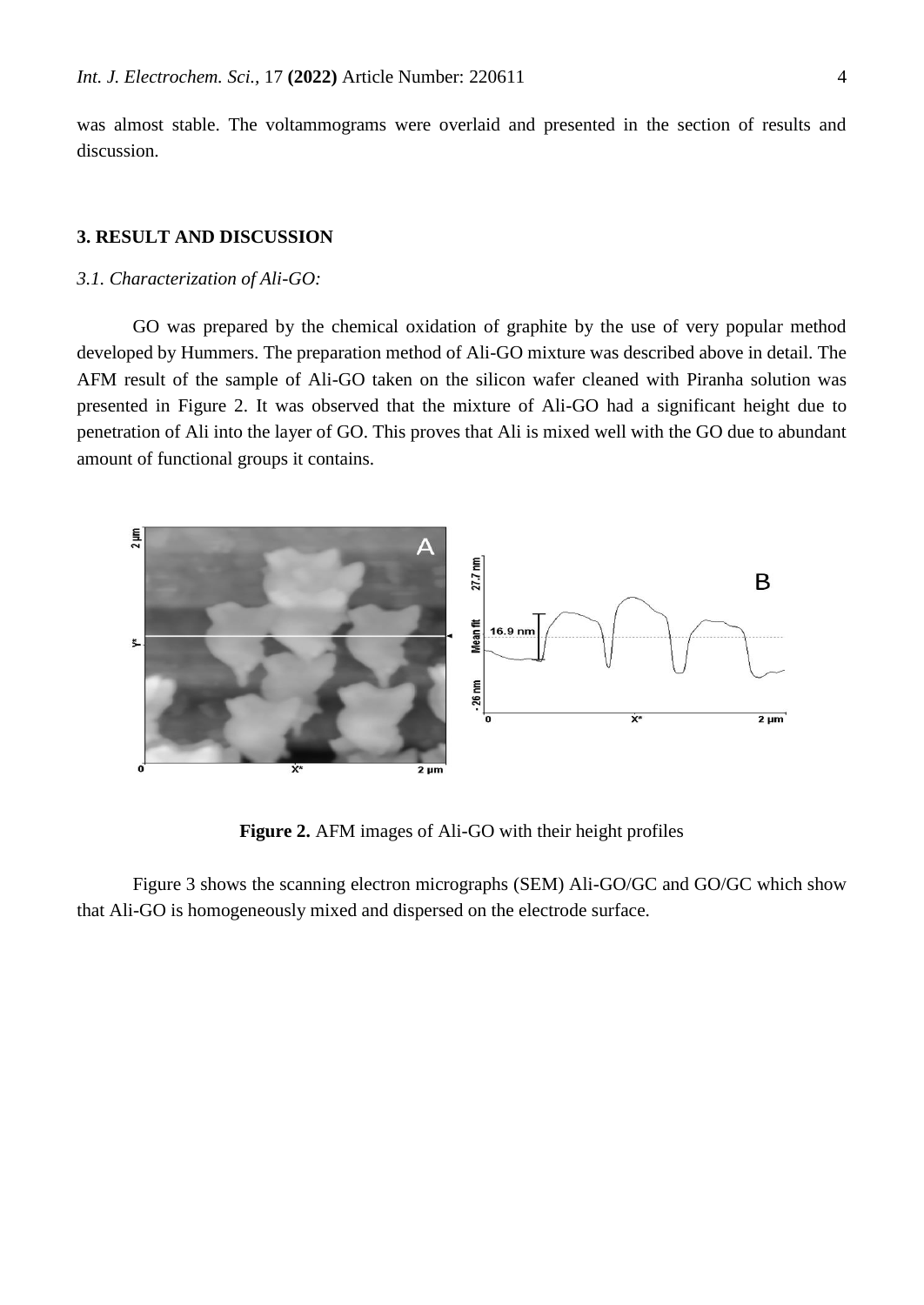

**Figure 3.** Scanning electron micrographs of GO (A), and Ali-GO (B) on GC

## *3.2. Electrochemical behavior of Ali-GO/GC in pH 2:*

Ali has both quinone and hydroxyl functional groups in its structure. These groups with increasing the redox capacity and chelating ability of Ali make it a perfect material for the specific adsorption of heavy metals [21-23] found that ARS is strongly adsorbed upon the surface of pre-anodized glassy carbon electrode and gives two reversible peaks in both anodic and cathodic directions in acidic media. However if the electrode is over-oxidized by scanning up to 1.0 V at pH 5 the peaks belonging to ARS are observed to disappear. The Ali-GO coverage on GC was subjected to 10 successive scans starting form 0 V to between 0.9 V and -0.6 V at pH 2. The resulting scans were overlaid and presented in Figure 4. The voltammograms in Figure 4 are in good compliance with the results obtained to elucidate the electrochemistry of Ali. The anodic peaks obtained for Ali-GO/GC differs from those obtained for adsorbed Ali [21] as being the equal. This shows that there is a significant improvement in redox features of Ali homogeneously distributed in GO with its adsorption properties. The functional groups which facilitate the adsorption of Ali upon the pre-oxidized GC electrode changes  $-OH \rightarrow -C=O$  during the oxidation and  $-C=O \rightarrow -OH$  during the reverse scan. This change naturally affects the adsorption of Ali on pre-oxidized GC surface, but there was no negative influence on the adsorption of Ali on to Ali-GO. Another interesting observation was the fact that the oxygenated functional groups of GO do not adversely affect the redox capacity of Ali.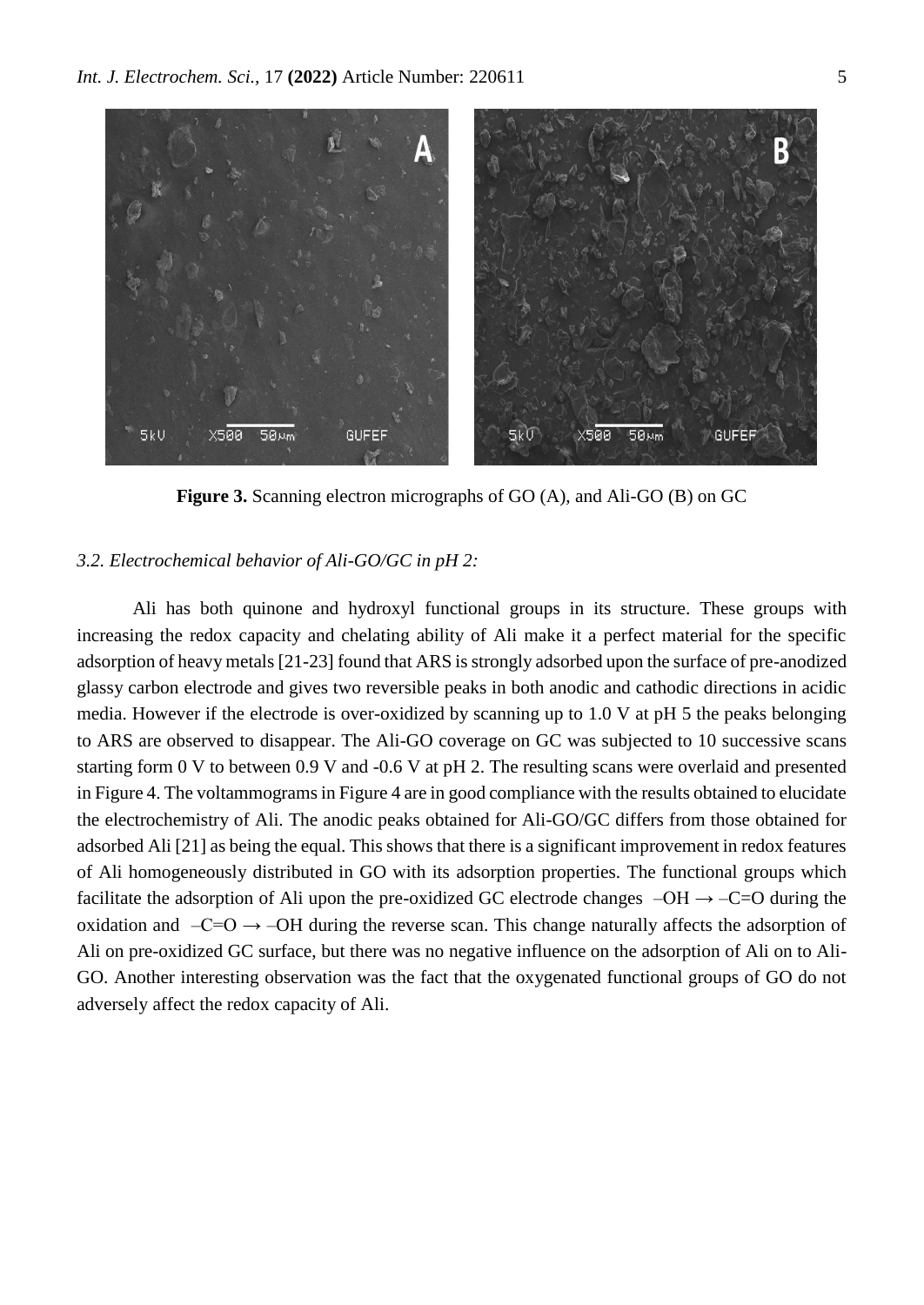

**Figure 4.** The electrochemical behavior and activation of Ali-GO/GC through cyclic voltammetry obtained with the scan rate of 50 mV/s and ten cycles in  $1.0$  M KNO<sub>3</sub> at pH 2.

The peak (1) in Figure 4 which appears at 0.797 V corresponds to oxidation of Ali, and its reverse peak (2) occurs at 0.756 V. The peak (3) which appears at -0.302 V during the cathodic scan corresponds to reduction of Ali which gives a corresponding reversible peak (4) at -0.266 V. After the successive scans the increasing electrocatalytic activity results a broad peak around 0.30 V is due to the redox active groups which appear as formation of oxygen-containing quinone-like functionalities upon the GC electrode after the activation process [29]. The difference between the forward and reverse peaks ( $\Delta E_p$ ) in the anodic sweep is 41 mV. The corresponding difference between the forward and the reverse peaks in the cathodic direction is 36 mV. For a totally reversible systems is  $\Delta E_p = 58/n$  mV at 25 °C. Therefore the transferred electron number (*n*) for both the reversible peaks at the anodic direction is about 1.5 which can be approximated to 2.

After the activation process the Ali-GO/GC electrode was found to possess a very good redox activity with a reversible behavior in both anodic and cathodic directions. Figure 5 displays the over imposed forms of the voltammograms which show a reversible behavior around 0.7-0.8 V at pH 2 with Ali-GO/GC electrode at different scan rates. The plot of  $I_p$  vs.  $v^{1/2}$  shows a linear change up to scan rates as high as 0.5 V/s. At higher scan rates the linearity is distorted as shown in the inset in Figure 5 due to the insufficient diffusion rate of  $H^+$  ions [30-32].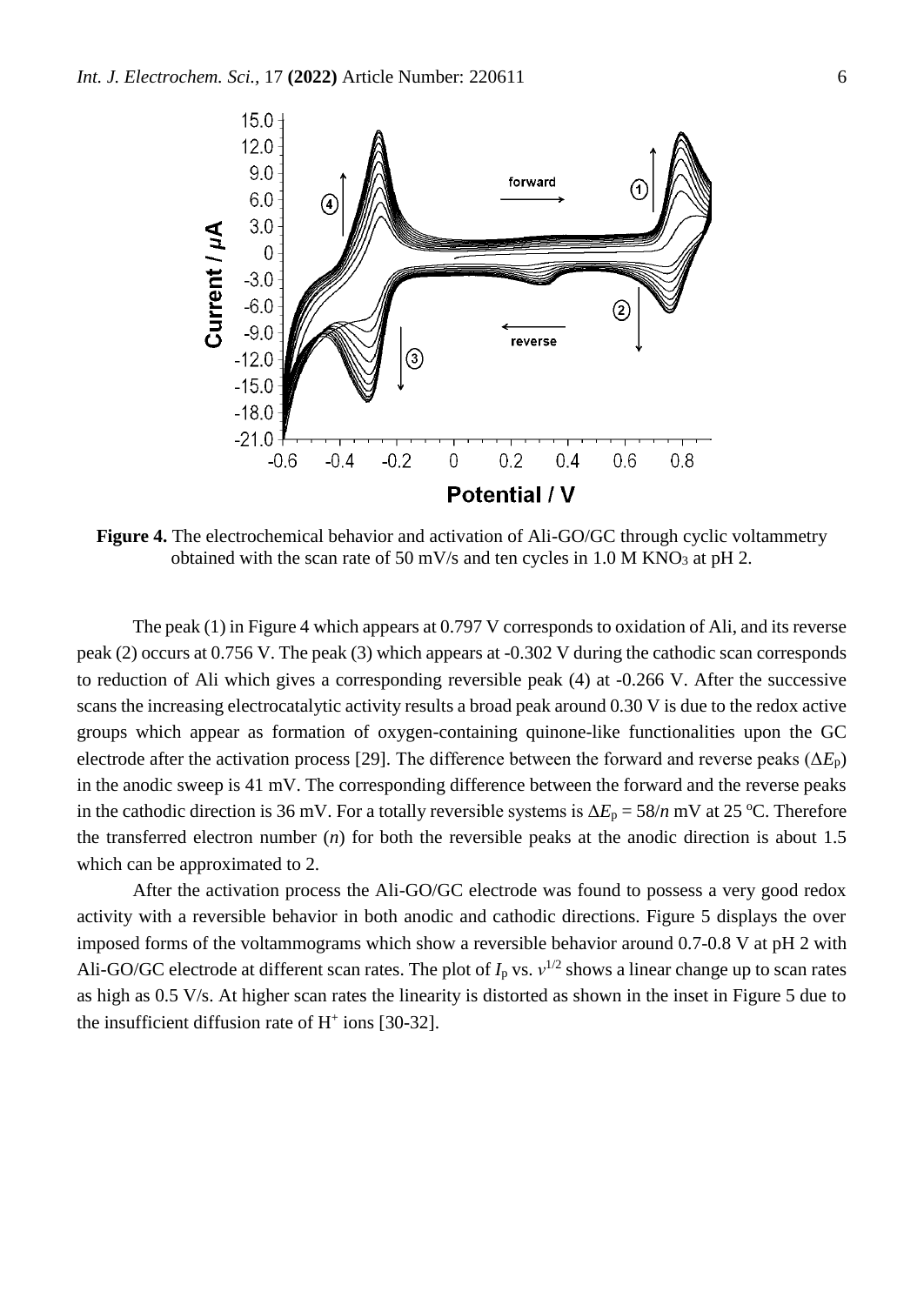

Figure 5. The change of anodic reversible peaks of Ali-GO/GC obtained in 1.0 M KNO<sub>3</sub> at pH 2 with various scan rate.



**Figure 6.** The change of cathodic reversible peaks of Ali-GO/GC obtained in 1.0 M KNO<sub>3</sub> at pH 2 with various scan rate.

Figure 6 shows the corresponding change for the cathodic peaks. The backwards peak and the Nernstian reversible process appears to be broader than the anodic case. Δ*E*<sup>p</sup> was 43 mV which gave the *n* value of 1.4 for the cathodic case which was in close approximation of the anodic case. The discrepancy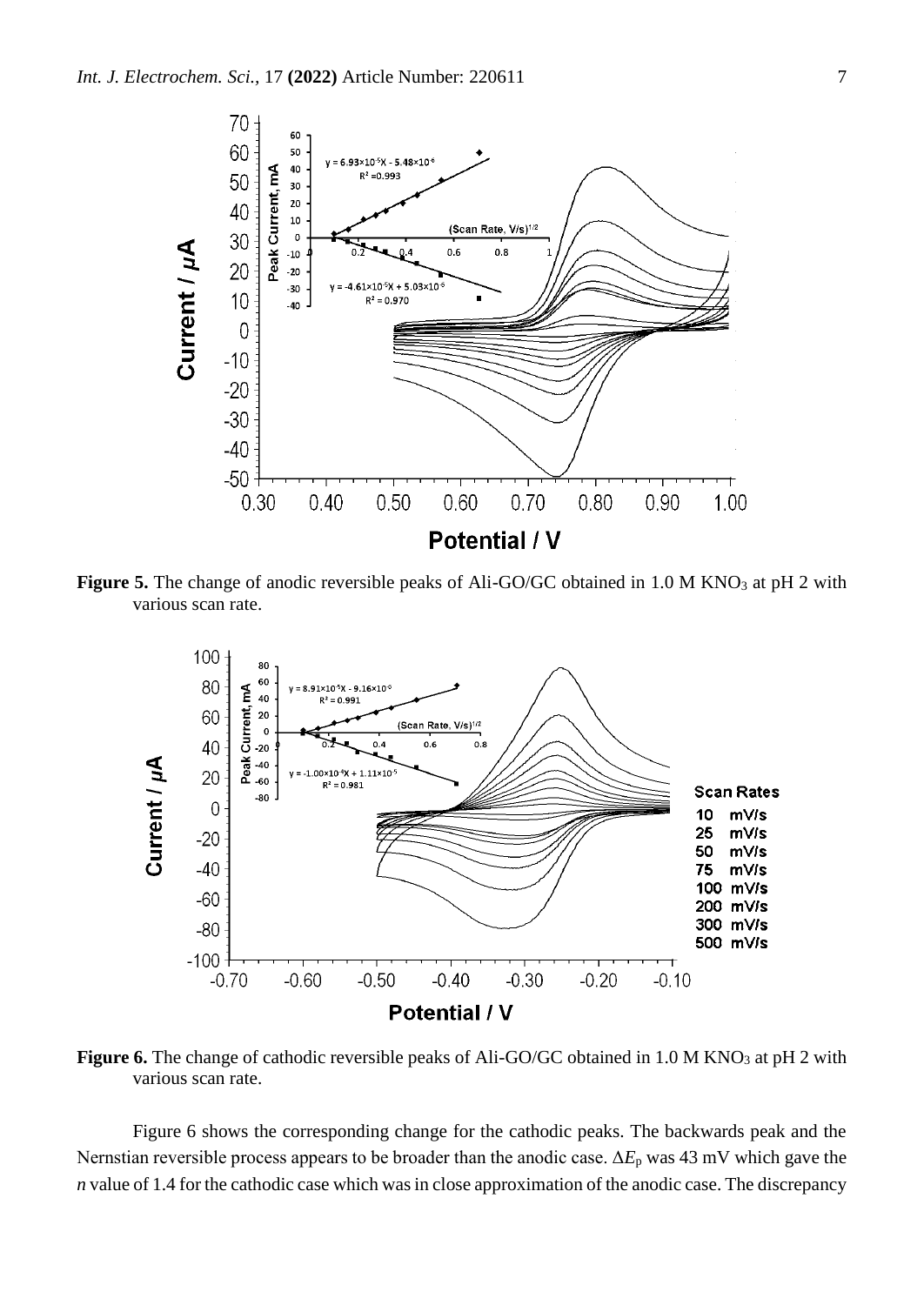between the theoretical value of 2 and experimental value of 1.4 is resulted from high solution resistance. This behavior can be attributed to the fact that Ali between the GO layers with much inferior electrical conductivity cannot respond to the electron transfer as fast as it should.

## *3.3. Electrochemical behavior of hydrogen peroxide in PBS pH 7:*

It is well known that the electrochemical activation of carbon electrodes produces quinone-like molecular goups on the electrode surface, which increase the electrochemical performance of the surface against analyte(atıf). Ali modification of the GC electrode decorated the electrode surface with the electroactive carboxylic groups that has an activity in both the anodic and cathodic regions. Ali-GO/GC was shown to give both anodic and cathodic reversible peaks during the voltammetric scans at pH 2. The catalytic response of the Ali-GO/GC electrode activated at pH 2 was investigated towards hydrogen peroxide at pH 7 PBS buffer. The catalytic responses of the bare GC and Ali-GO/GC against different concentration of hydrogen peroxide were recorded. The catalytic efficiency of Ali-GO upon the electrochemical oxidation of hydrogen peroxide was clearly demonstrated in Figure 7. Ali-GO showed a similar current response against the oxidation of hydrogen peroxide in tenfold lower concentration compared to the GC electrode. This shows that the Ali-GO/GC can enable us to carry out the determination of hydrogen peroxide at lower concentrations.



**Figure 7.** The voltammetric response of bare GC in PBS buffer pH 7 (—), in 1.0 mM hydrogen peroxide at PBS buffer pH 7 ( $\circ \circ$ ), and Ali-GO/GC in 0.1 mM hydrogen peroxide in PBS buffer pH 7 ( $\bullet \bullet$ ).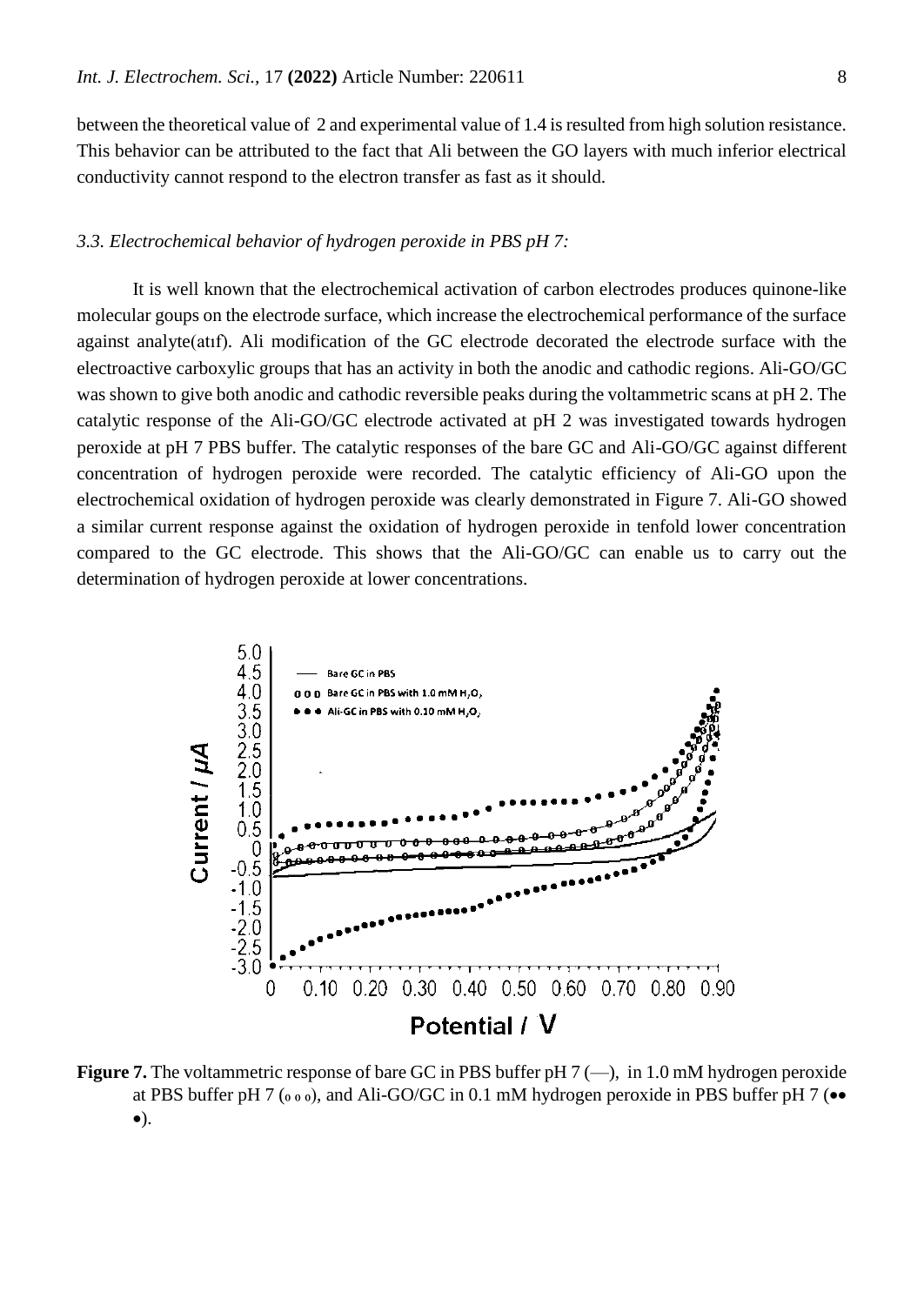Figure 8 shows the increase in the oxidation current with the increasing hydrogen peroxide concentration. There is an apparent increase starting from 0.7 V with the increasing hydrogen peroxide concentration in Figure 8. The fact that this increase takes place at the same potential with the anodic peak of Ali-GO/GC in pH 2 shown in Figure 5 clearly proves the catalytic effectiveness of Ali upon the electrochemical behavior of hydrogen peroxide. Although the increase in the current response corresponding the increasing hydrogen peroxide concentration does not have a peak formation, the change of the baseline subtracted currents measured at 0.9 V show a linear increase with the hydrogen peroxide concentration. This shows that the sensitive determination of hydrogen peroxide is possible on Ali-GO/GC.



**Figure 8.** The cyclic voltammograms obtained at various hydrogen peroxide concentrations (0.1 mM  $\rightarrow$ 0.4 mM). Inset: The change of current (measured at 0.9 V) with the concentration.

Following all these observations the amperometric detection was carried out by measuring the change in the current values obtained with Ali-GO/GC in PBS buffer at pH 7 at the peak appeared at 0.9 V with the increasing hydrogen peroxide concentrations. The solution was mildly stirred throughout the measurement. Figure 10 shows the concentration-current graph obtained from Figure 9. The results obtained at very low hydrogen peroxide concentrations were given as inset both in Figure 9 and Figure 10.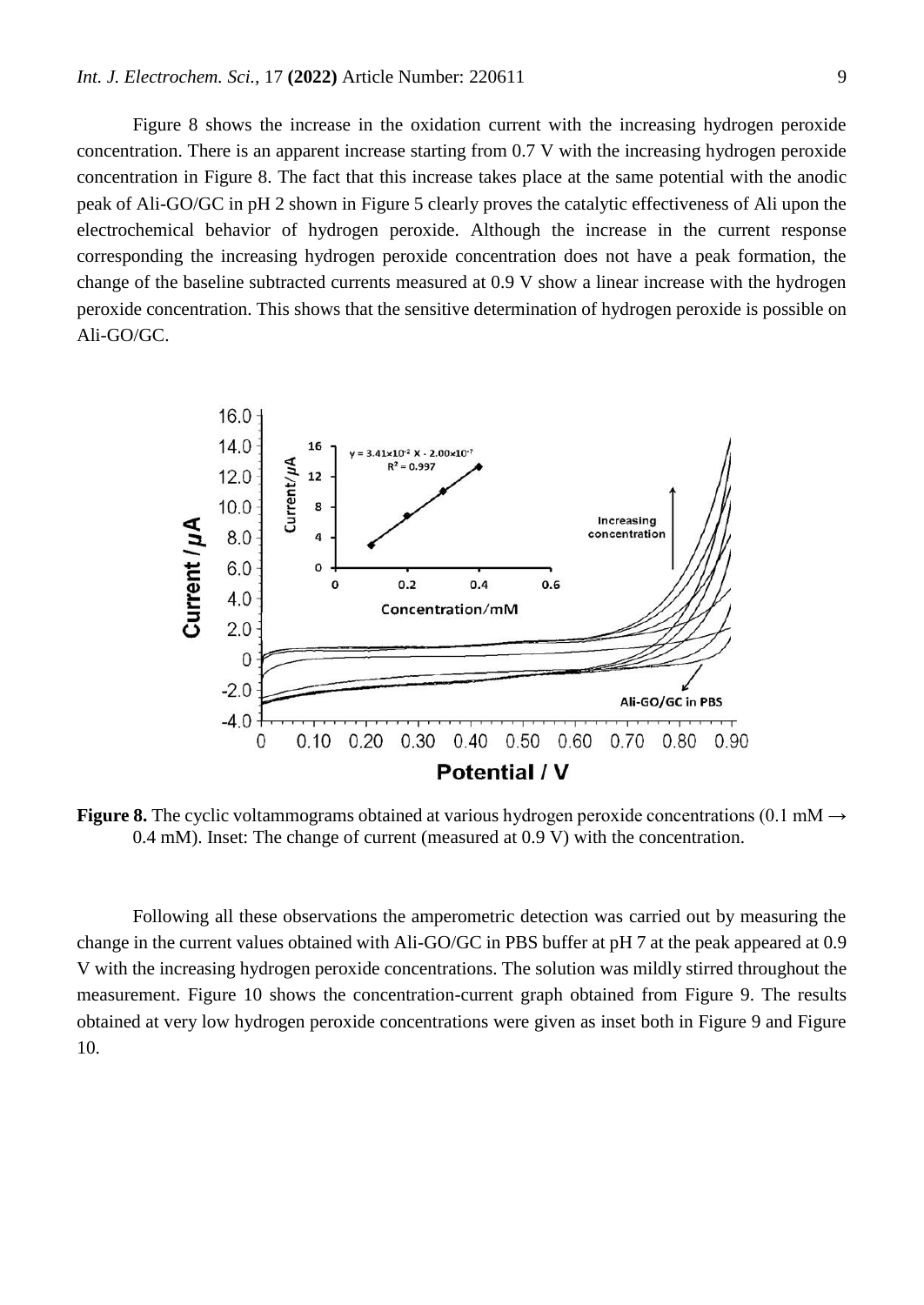

**Figure 9.** Amperometric response of Ali-GO/GC in PBS buffer pH 7 at the constant voltage of 0.9 V. (Inset: Current responses at lower concentrations of  $H_2O_2$ )



Figure 10. The change of current with hydrogen peroxide concentration obtained by amperometry shown in Figure 9 (Inset: Plot at linear change of current response against lower concentration of  $H_2O_2$ )

The linear range in Figure 10 was observed between  $3.6\times10^{-6}$  M and  $5.13\times10^{-4}$  M of H<sub>2</sub>O<sub>2</sub>  $(I=2.13\times10^{-3} C + 2.35\times10^{-7})$ . The sensitivity was found to be 2.13  $\mu$ A/mM from the plot in Figure 10.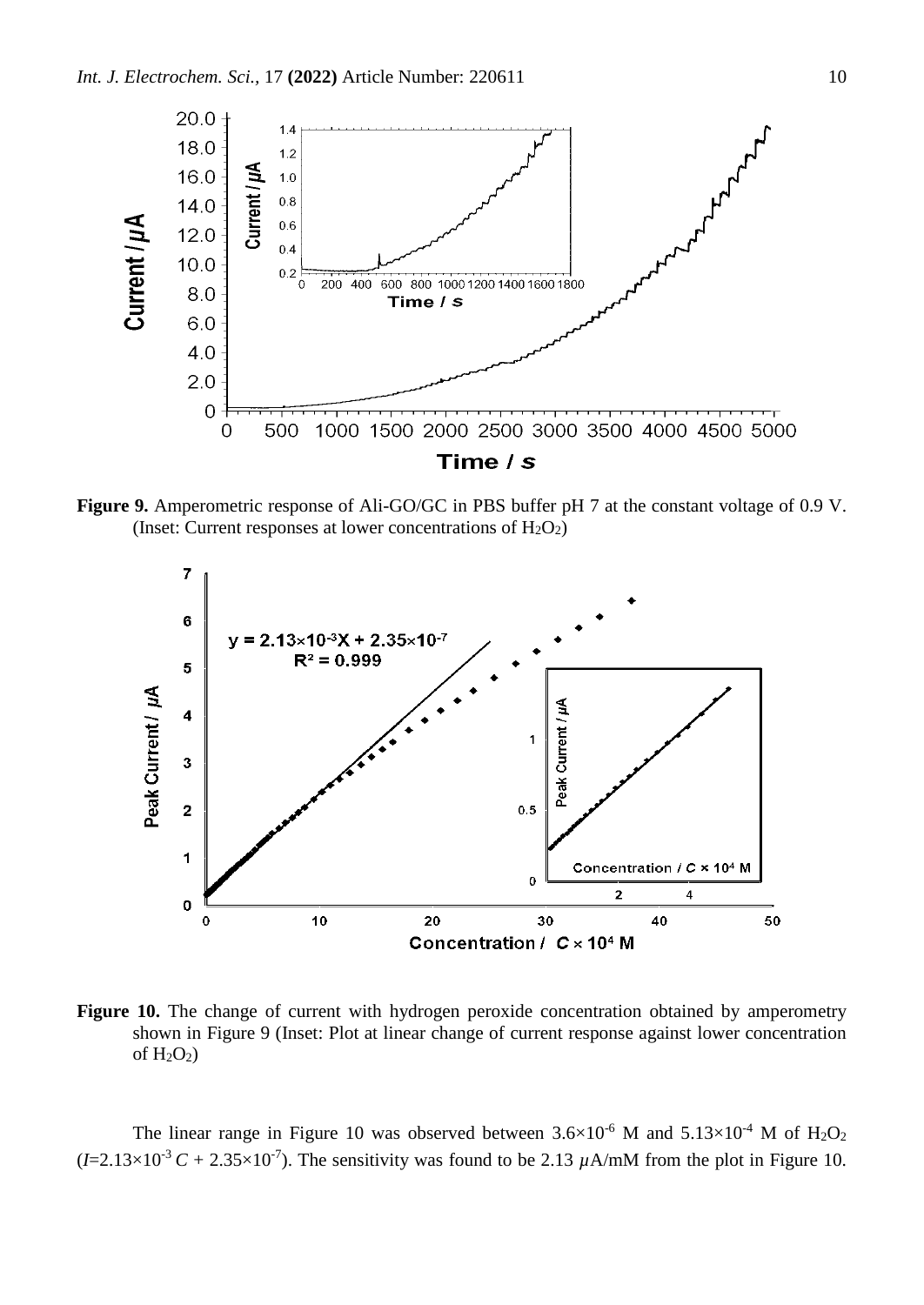The detection limit was calculated as 1.1 *µ*M taking into account the signal/noise ratio was 3. The selectivity of Ali-GO/GC was determined by the addition of ten folds more uric and ascorbic acid in to the medium than the hydrogen peroxide. No obvious current change was detected. It was concluded that Ali-GO/GC possesses high selectivity and sensitivity towards hydrogen peroxide and can conveniently be used as a sensor in its detection at low concentration through the literature survey result presented in Table. 1. Here, the higher performance of Ali-GO/GC compared to pyrocatechol violet modified electrode was attributed to the improvement of electron transfer and catalytic efficiency due to the addition of graphene oxide although they have similar functional groups,

| <b>Sensor surfaces</b>     | <b>Linear</b><br>range, $\mu$ M | LOD, $\mu$ M | <b>Reference</b> |
|----------------------------|---------------------------------|--------------|------------------|
|                            |                                 |              |                  |
| $AP-Ni-MOF/CPE1$           | $4 - 6.0 \times 10^4$           | 0.9          | 34               |
| $[PB/WV-Pt@Pd]_{6}^2$      | $0.40 - 2.7 \times 10^4$        | 0.10         | 35               |
| <b>GR-MWCNTs</b>           | $5 - 145$                       | 0.83         | 36               |
| Cu <sub>2</sub> O/PANI/rGO | $0.8 - 12.8 \times 10^4$        | 0.5          | 37               |
| Ali-GO/GC                  | $3.6 - 513$                     | 1.1          | In this work     |

**Table 1.** Comparison of analytical performance of Ali-GO/GC for the electrochemical determination of hydrogen peroxide.

<sup>1</sup> Pyrocatechol violet (PCV) modified carbon ceramic electrode

<sup>2</sup> Nickel-based MOF in carbon paste

<sup>3</sup> Pt@Pd alloy and Prussian blue NPs decorated heteropolyanion  $PW_9V_3O_{40}^{3}$  on ITO electrode

 $4$  Flower-like MoS<sub>2</sub> nanostructure on graphene and carbon nanotubes

<sup>5</sup> Cuprous oxide/polyaniline/reduced graphene oxide

## *3.4. Reproducibility and stability:*

The reproducibility of Ali-GO/GC electrode was determined to be 5.1% by taking the RSD value of the current values taken at the same calibration range with the independently prepared Ali-GO/GC electrodes. There was not a significant change in the hydrogen peroxide detection concentration of the Ali-GO/GC electrode which had been kept in the pH 7 PBS for a week at room temperature.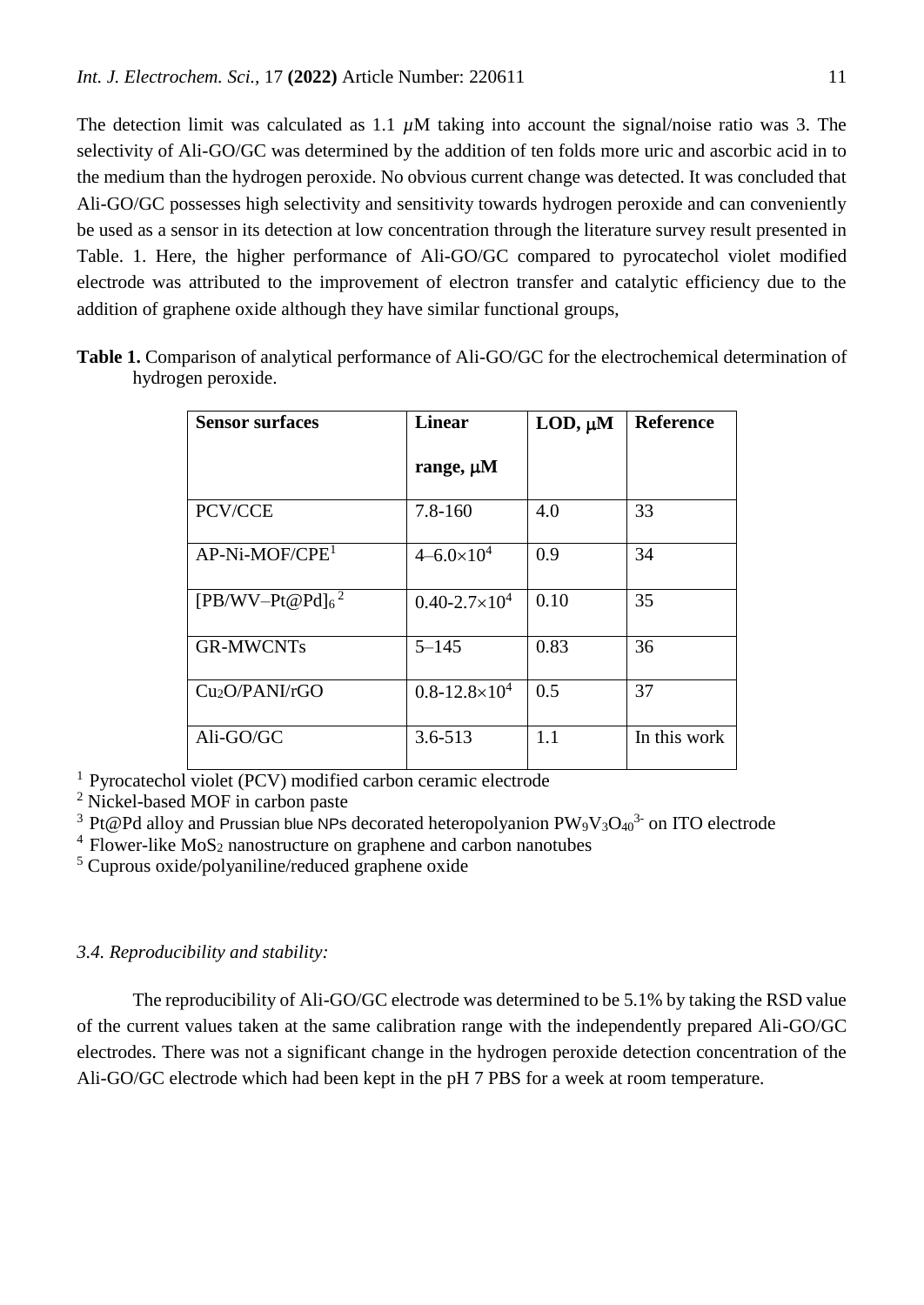# **4. CONCLUSIONS**

The electrode of Ali-GO/GC with redox capacity of both the anodic and cathodic regions was produced by the activation of the mixture of the Alizarin red and graphene oxide. The anodic scans showed that the electrode had a linear response in the anodic direction against the increase of the hydrogen peroxide concentrations. It was concluded that Ali-GO/GC electrode is very suitable and stabile electrode in the detection of hydrogen peroxide with its large range of linear response, high reproducibility and good selectivity.

## ACKNOWLEDGEMENTS

The authors thank to Gazi University Scientific Research Project Unit for financial support.

## **References**

- 1. S.B. Hall, E.A. Khudaish, A.L. Hart, *Electrochim Acta*, 45 (2000) 3573.
- 2. S. Cete, Ö. Bal, film *Artificial cells., nanomedicine, and biotechnology*, 41(6) (2013) 414.
- 3. S. Cete, A. Yaşar, F. Arslan, film' *Artificial cells, blood substitutes, and biotechnology*., 35(6) (2007) 607.
- 4. Ş. Kalaycı, G. Somer, G. Ekmekçi, *Talanta*, 65 (2005) 87.
- 5. Ş. Kalaycı, American Journal of Anal. Chem., 11 (2020) 205.
- 6. H. Tang, J. Chen, S. Yao, L. Nie, G. Deng, Y. Kuang, *Anal Biochem*., 331 (2004) 89.
- 7. J. Wang, L. Wang, J. Di, Y. Tu, *Talanta*, 77 (2009) 1454.
- 8. S. Liu, Z. Dai, H. Chen, H. Ju, *Biosens Bioelectron*., 19 (2004) 963.
- 9. X. Zhu, I. Yuri, X. Gan, I. Suzuki, G. Li, *Biosens Bioelectron*., 22 (2007) 1600.
- 10. A.A. Karyakin, E.E. Karyakina, L. Gorton, *Anal Chem*., 72 (2000) 1720.
- 11. B. Fang, N. Zhang, W. Zhang, A. Gu, G. Wang, *J Appl Polym Sci*., 112 (2000) 3488.
- 12. C. Hu, X. Chen, S. Hu, *J Electroanal Chem*., 586 (2006) 77.
- 13. M. Şen, U. Tamer, N.P. Özçiçek, *J Solid State Electrochem*., 16 (2012) 457.
- 14. B.O. Özer, S. Cete, *Artificial cells, nanomedicine, and biotechnology*,. 45(4) (2017) 824.
- 15. M. Görgülü, S. Cete, H. Arslan, A. Yaşar, *Artificial cells, nanomedicine, and biotechnology*., 41(5) (2013) 327.
- 16. F. Yıldırımoğlu, F. Arslan, S. Çete, A. Yaşar, *Sensors*, 9(8) (2009) 6435.
- 17. S. Cete, M. Ozyurt, E. Yildirim, D. Akin, *Chemical Papers*, 74(3) (2020) 799.
- 18. E. Erol, E. Yildirim, S. Cete, *Journal of Solid State Electrochemistry*, 24 (2020) 1695.
- 19. S.M. Muhammet, S. Cete, F. Arslan, A. Yaşar, *Artificial Cells, Blood Substitutes, and Biotechnology*., 37(6) (2009) 273.
- 20. G. A. Tedoradze, D.S. Leibman, E.M. Savenko, *Elektrochemistry*, 12 (1976) 832.
- 21. H.P. Dai, K.K. Shiu, *Electrochim Acta*, 43 (1998) 2709.
- 22. J. Di., S. Bi, T. Yang, M. Zhang, *Sensor Actuator B-Chem.*, 99(2-3) (2004) 468.
- 23. Y.H. Li, Y.X. Wang, M.H. Huang, *Electroanal.*, 20 (2008) 1440.
- 24. S. Park, R. S. Ruoff, *Nature Nanotech.*, 4 (2009) 217.
- 25. M.A. Özbek, A. Yasar, S. Cete, E. Er, N. Erk, *Journal of Solid State Electrochemistry*, 25(5) (2021) 1601.
- 26. Y. Shao, J. Wang, H. Wu, J. Liu, I.A. Aksay, Y. Lin, *Electroanal.*, 22 (2010) 1027.
- 27. X. Ba, L. Luo, Z. Zhang, Y. Chu, B. Wang, *Anal Chim Acta*, 752 (2012) 94.
- 28. W.S. Hummers, R.E. Offeman, *J Am Chem Soc*., 80 (1958) 1339.
- 29. H.P. Dai, K.K. Shiu, *J Electroanal Chem*., 419 (1996) 7.